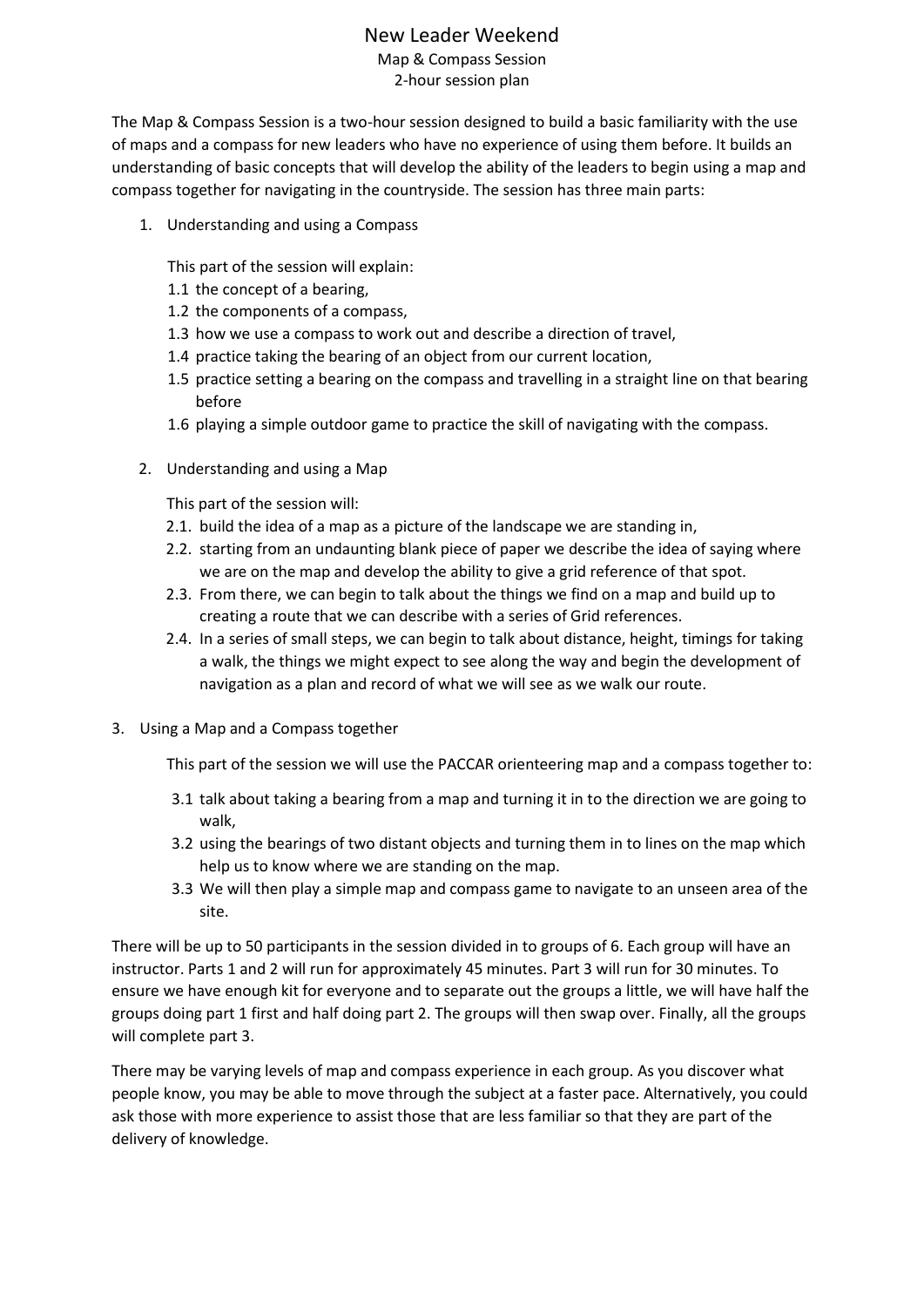### **Part 1 – Understanding and using a Compass**

#### **What exactly is a Bearing?**

Before we even begin to look at a compass, we can talk about this basic concept. Most people are familiar with giving directions where they may say something like "to get to the Tube station, you go to the end of the street and turn right, walk a 100-meters and then take a left, the station will be right in front of you". They will also be happy with the idea of explaining to someone that they "walk North on this street, at the end go West for a hundred yards and MacDonalds is there on the left".

So, we have the idea of going North, East, West or South. We can easily split down between these with things like NW or SE for places in between the major directions. But what if we want to point someone in the direction that is a little bit further West than South West? We need a measure that lets us describe that little bit in a more accurate way… This is where we can bring in the idea of a bearing.

If we turn all the way around on the spot, apart from getting a bit dizzy, we turn through all of the points North, East, South and West, and all of those little bits of direction along the way. So, let's imagine that there are 360 different directions that we are turning through and let's call each of those directions a number of degrees that we have turned. (Spot question: Why did I choose 360? – In reality it is simply because it makes the maths a bit easier – trust me on this. If your really want to know why, it was because the Babylonians and separately some people in ancient India over 2500 years ago made it so. Handily, it's also connected to how people manufacture a compass).

So, for example, if I now turn from North to East, I turn from North to East, I turn through 90 degrees. I can now tell people that I want them to turn through 32 degrees, for example, which is like turning from North to a little bit less than North East.

So, a Bearing, is the amount of turn from north, measured in a number of degrees. Our trusty Compass will now help us to work out these bearings, let's take a look.

#### **The Parts of a Compass**

Our compass is made up of three pieces: The base plate, the compass needle and the round moveable housing that holds the needle. Let's look at each of these in turn:

The Compass Needle: this is the bit that gives us our main point of reference. The red bit of the needle is the bit that always points to the North (Why, because it is magnetic and is attracted to



the north direction by the magnetic field of the earth). Of course, it only points North if the Compass is sitting horizontal and flat.

The Base Plate: this is the bit that has a lot of different markings on it, all of which we can use when we navigate. For the moment, we're only interested in one of those markings, the arrow head pointing towards the end of the base plate away from the needle and round housing. That arrow head is the thing that we are going to point in the direction where we want to go.

The Round Needle Housing or Dial: this is the bit that helps us work out the bearing of the direction we want to go. It has a dial around the circular edge that is marked with the 360 degrees of bearings that we talked about earlier. Just underneath the dial, at the point where the line towards the arrow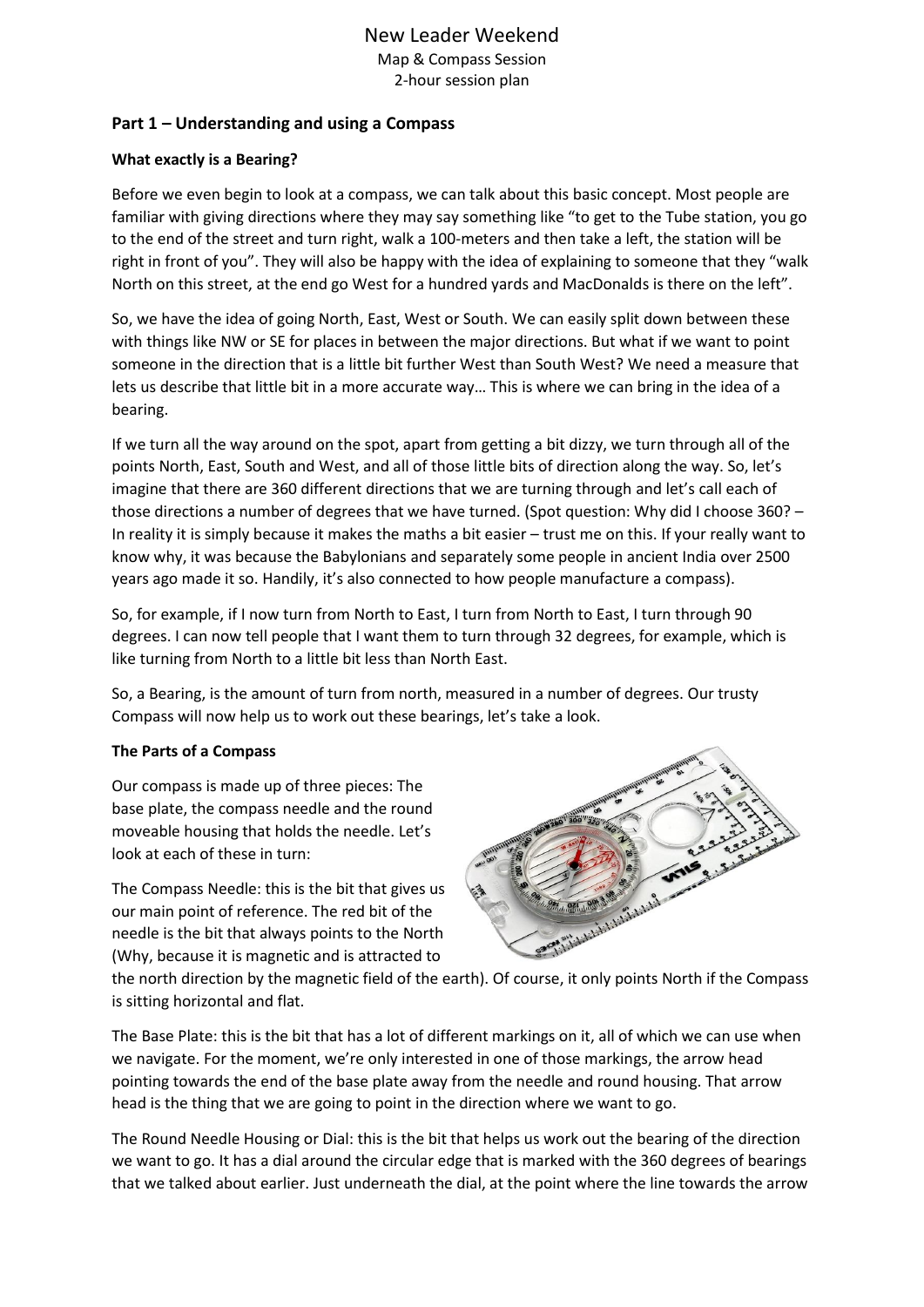head on the base plate meets the dial, you can see a small mark that will help us see what our bearing in the direction we want to go is. Let's take a closer look…

Inside the needle housing you can see some markings. There is an arrow with one end coloured red and the other coloured black and there are some lines that run parallel to that arrow. When we turn the dial, we see that the arrow and lines turn with it.

### **Setting the Compass to a Bearing**

What I'd like you to do now is to turn the dial so that the number 60 is at the place where we can read the bearing.



#### The Dial we can turn

By doing this, we are setting the compass so that we can point ourselves in the direction of a bearing of 60 degrees which is a little bit East of North East.

So, now that we have set the compass with 60 at the place where we can read the bearing, hold the compass flat and horizontal, just in front of your tummy button. What you will see, is the base plate pointing away from you, the needle insider the dial floating free and it will probably not be in line with the arrow marked inside the compass dial. Now, turn yourself using your feet, keeping the compass just in front of your tummy button so that the red end of the needle lines up with the red end of the arrow marked inside the dial. When you have done that, look up and you will be facing a bearing of 60 degrees away from North.

Has everybody got that? Good...  $\bullet$  Let's try a few more. Have a go at setting yourself up to face the bearings of 125 degrees, 270 degrees and 48 degrees.

#### **Finding the bearing of something that you can see**

Now, from where we are standing, you can see the flagpole circle. What I'd like you to do is hold the compass in front of your tummy button again and point yourself towards the flag in the middle. Looking at the compass now, you will see that the arrow inside the dial is not lined up with the needle. This time, I'd like you to stay standing still and turn the dial so that the arrow inside the dial and the needle are lined up while you keep facing the flag. When they are lined up, take a look at the number in the place where we can read the bearing. Tell me what it is. Hopefully, we all get pretty much the same answer  $\odot$  That answer is the bearing of the flag from where we are standing.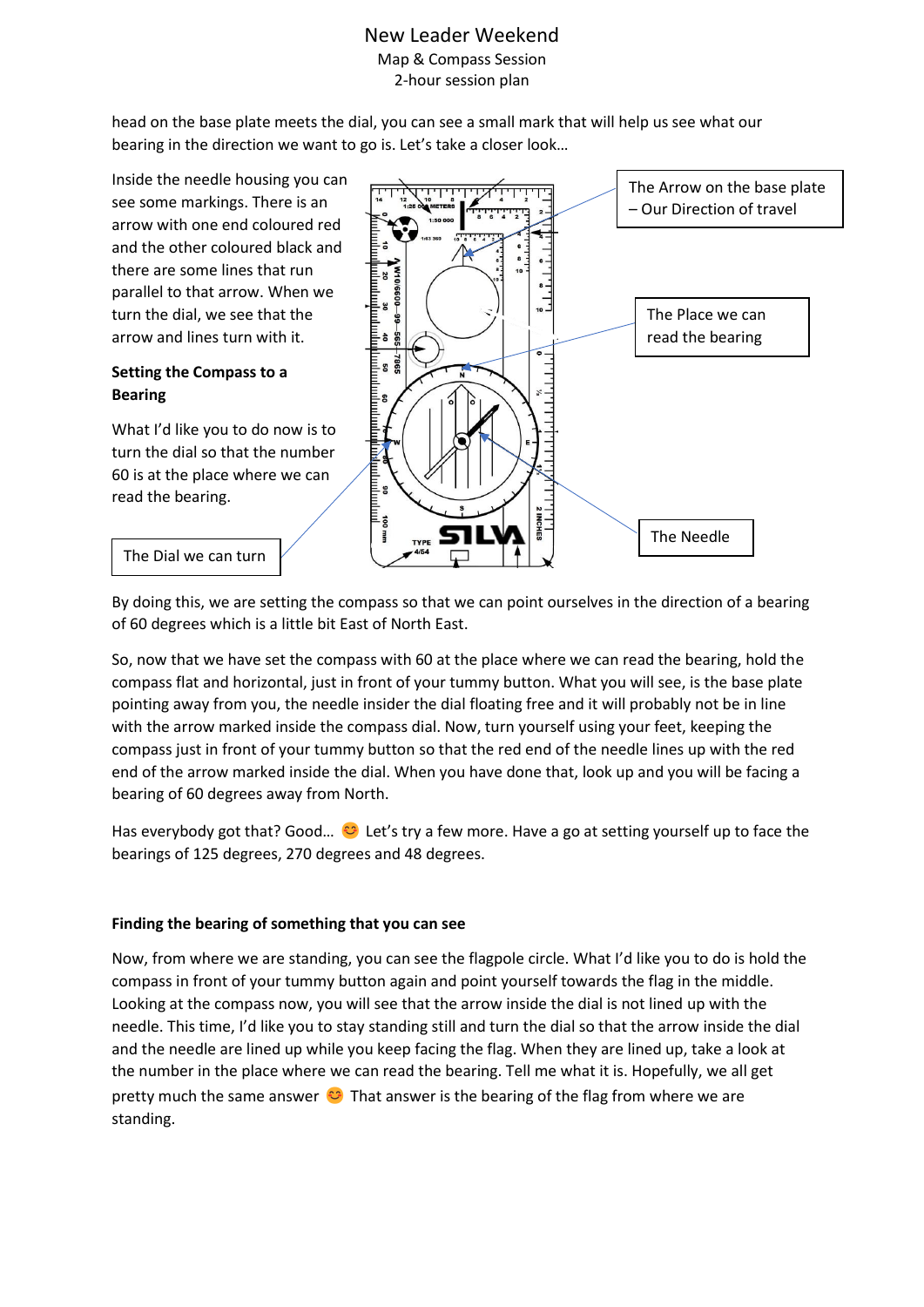**A small game** to navigate using our new compass skill.

What id like you to do now is practice moving about along the bearings that you set on the compass. So, I'm going to give you a set of instructions to set a bearing, turn yourself to face that bearing and then walk a short distance. Let's see how we get on.

First, I'd like you to set a bearing of 35 degrees. Now walk 6 paces in that direction.

Now set a bearing of 305 degrees and walk 5 paces. OK?

Now set a bearing of 215 degrees and walk 6 paces. OK?

And, finally set a bearing of 125 degrees and walk 5 paces. Where have you got to?

Hopefully everyone is back where they started.  $\heartsuit$ 

**Leapfrogging** – Making sure that we are walking in a straight line on our bearing

If you didn't quite get back to where you set off, it may be that you didn't quite walk in a straight line on one of the bearings. How could we make sure we stay on track?

Yes, we could work together to help each other. Get in to pairs so that we can try a technique called "Leapfrogging". If one of you sets a bearing of 35 degrees on their compass and stands so that they are facing in that direction. The other person can now walk away from them in that direction and go 10 paces, say. If they wander off track, the person standing at the start can ask them to move left or right a little to get them back on track. When they have got 10 meters, the person walking can set their compass to a bearing of 215 degrees and stand themselves looking in that direction, they should be looking at the place they came from and their partner. This is called taking a "back bearing" where we have set the compass exactly 180 degrees more than the original bearing (or pointing it back to where they came from).

#### **Clockface Orienteering**

Let's go and do some Compass orienteering. What we're going to do is work in groups of three and do a little competition. I have set up a giant clockface area on the field. 12 o-clock is at the North of the clockface, 3 is East, 6 is South, 9 West and all the other numbers are in between. It is 35 meters from the centre of the clock to the numbers.

I'm going to give each team a card with some bearings and distances to walk along from a starting point somewhere on the clockface. What I want you to do is to follow the bearings and walk those distances in sequence, taking the next bearing from the place you got to after the last bearing and distance. At the end of each leg of that walk, you will be at a point on the clockface where there is a peg, with a letter. Write down the letter. When you reach the end, you will have a word, come and tell me that word. If you get to the end of a leg and there is no peg, go back to where you came from and try again.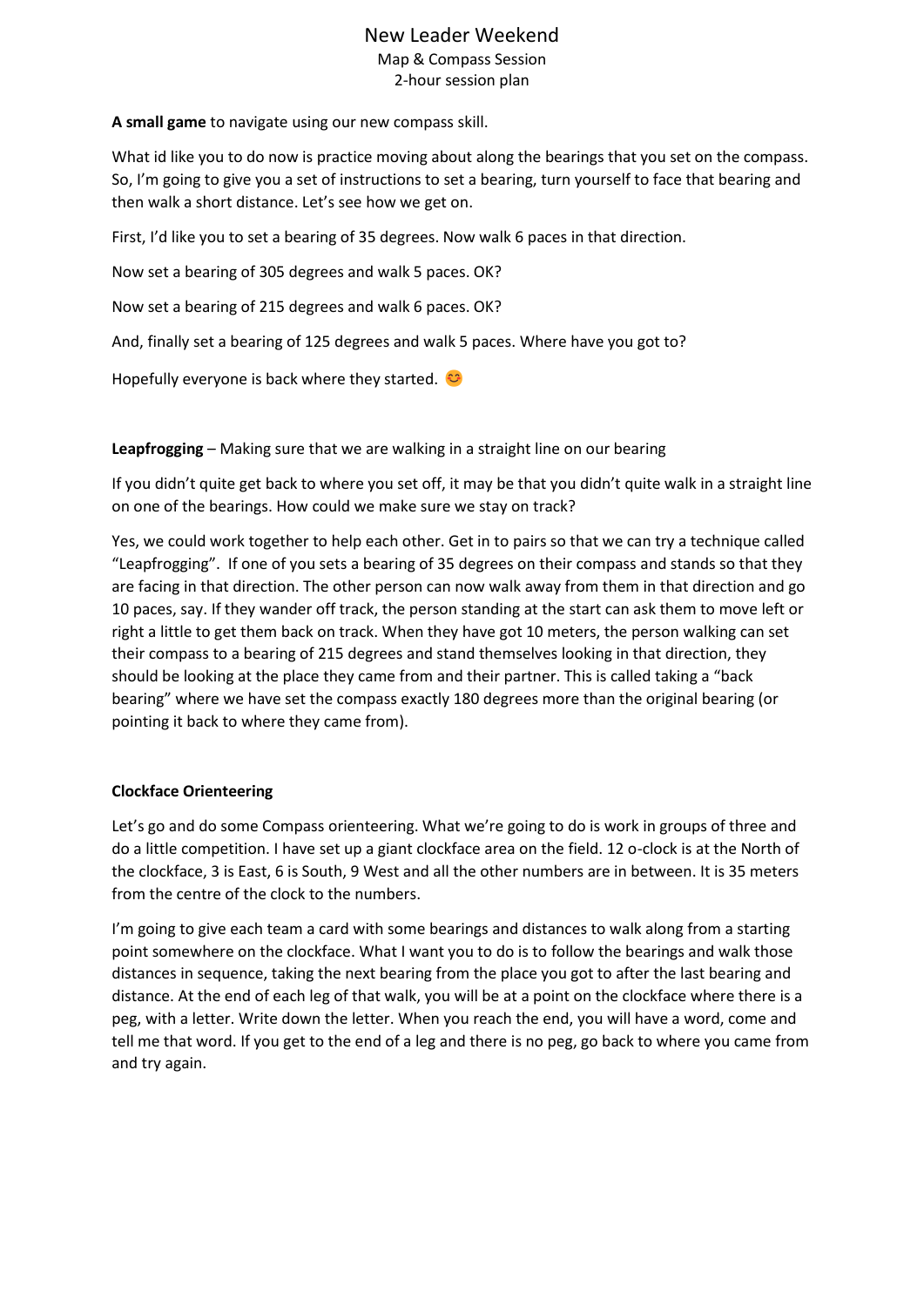### **Part 2 – Understanding and using a Map**

Before we talk Maps, let's talk about Graphs

We all did a bit of drawing graphs at school didn't we... So, I want to remind you a little bit about those graphs and how we knew what to draw where. Let's put ourselves in the picture. We will need to take our shoes off to do this…

On the floor here, we have a giant piece of graph paper with lines going up and across the paper. (On the floor there will be a 3mx3m piece of paper with blue lines drawn on it, there will be some cards with the numbers 1, 2, 3, 4, 5, 6, … on them placed at the bottom and left edge of the lines on paper)

So, if I wanted someone to stand in the square in position 3, 4, for example, where would you stand?

Ok, and if I said square in position 2, 6?

Good, we've all got the idea, we very easily worked out that the numbers at the edges gave us the coordinates of the squares and we used them to identify the



square to the left and above the pair of numbers I read out. Ok, everyone, pick a square and stand on it. Tell the person next to you what the coordinates are where you are standing.

10  $09$ 08  $07$ 020606 05 ● 0304  $04$ 03  $02$  $01$  $00$ 01  $02$ 04 10  $03$ 05 06 07  $08$  $09$ 

Right, now I'm going to make a small change. (swap the number cards for a set of cards that have 00, 01, 02, 03, 04, …) Now, what I want you to do is tell me where you are but use both numbers on the lines for the square that you are standing on.

Ok, so what was 2,6 before we're going to say 0206 and what was 3,4 before we're going to call 0304.

So, what we have here is a Grid of lines that make all of these squares and instead of calling the place where we're standing some coordinates, we're going to call it a Grid Reference. Is everyone happy with that? Even more exciting, we're going to

call it a four figure Grid Reference. Why are we going to do that? Yes, because it has four numbers in it …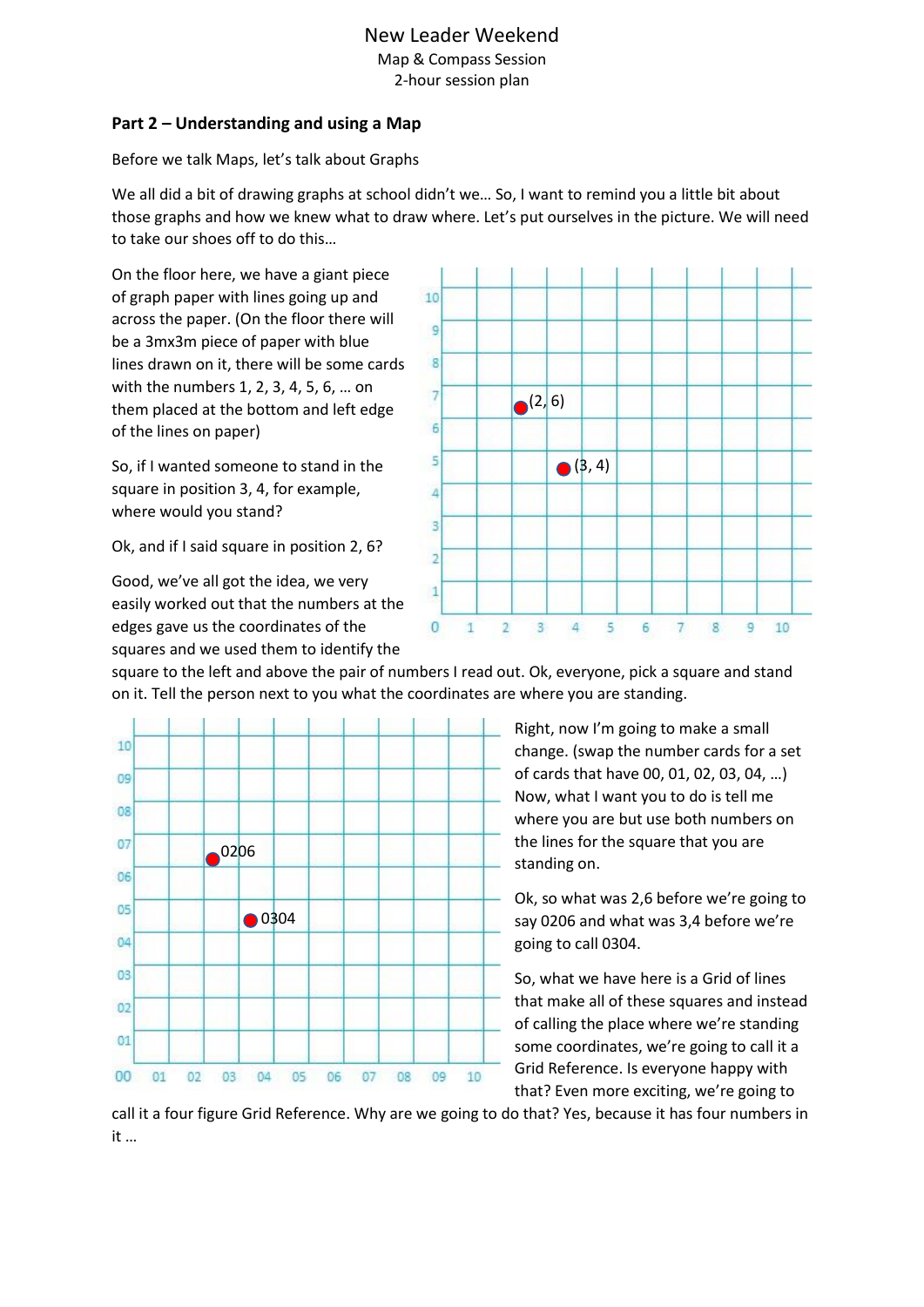Ok, now I want to get a bit more accurate, I'm going to place my house (picture card of a house) on this square here, square 0406. But its not quite in the middle of the square, it's a bit high and a bit to the right of the center of the square. How can I give a more accurate position Grid reference for it?

Well, let's imagine that this grid square is divided in to smaller squares 10x10 inside that square 0406. The house is sitting in the mini-square 6,8. So, we can add these two numbers to our Grid reference to



make it 046068. And so, now our six-figure grid reference is 046068.

Here are some more cards for you each to add to what is now our map wherever you want to put them. When you have put them on the map, tell me what the six-figure grid reference is for your thing.

#### **Building the layers of Our Map…**

Before there were any towns or forests or farms or rivers, what did the land all around us have that shaped the way it looks? Yes, there were hills and valleys. How could we represent them on our map?

If you imagine a hill (drawn on a piece of flip chart for now) with horizontal slices cut through it then it would look something like this.

And if we were to look down from above on the lines those slices made around the hill then we might see something like the set of round shapes that we can see in the bottom of this picture.

These lines indicate places that are all at the same height on the hill. And they are called? Contours.

So, let's put some contours on to our map. (Place plastic sheet marked with contours on top our grid squares).



Now we can see some hill tops, some valleys and some other land shapes that cover our map and tell us something about the shape of the land around us. Who can tell me the gris reference of one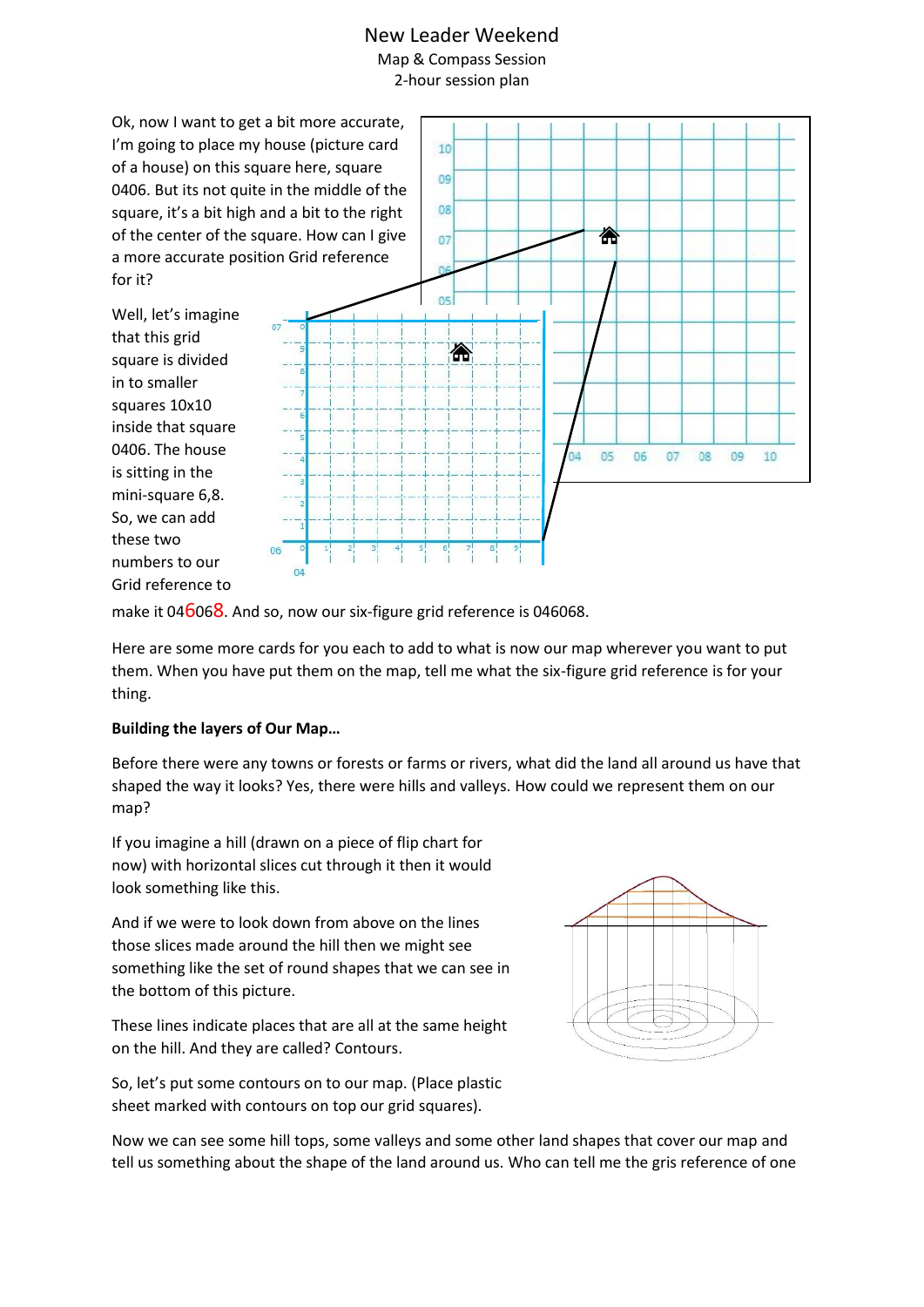# New Leader Weekend Map & Compass Session

2-hour session plan

of the hill tops? Usually, on the maps we're going to be using today the height difference between the contours is 5 meters. On maps where there are more mountains, the height differences are 10 meters just so the map isn't just end to end contour coloured  $\heartsuit$ ...

What other things might we look for when we're building our map of the countryside?

Place laminated sheets showing: Woodland, roads, railways, streams, footpaths, a farm, a youth hostel, some fences around some fields and some rocky outcrops on to the map.

#### **Distances on our map**

Can anyone tell me how far it is between the farm we have placed on our map and the youth hostel? Yes, it depends upon what the scale of the map is. And we haven't defined that yet. So, let's say that the distance between each of our blue grid lines is 1 kilometer. How far is it from the farm to the youth hostel?

How about the distance from one side of the wood to the other?

Or, the distance from the Railway Station to the nearest stream?

Ok so we know how far it is from the farm to the youth hostel. How long will it take us to walk from the farm to the youth hostel? Yes, it depends upon how fast we are going to walk… let's say we will walk at 3 kilometers an hour. (that's 20 minutes per kilometer). How long will it take us?

So now, we can see the things that we have represented on the map, we know the shape of the landscape, we know how far apart everything is and we can work out how long it will take us to walk from place to place. We are already starting to navigate  $\heartsuit$ ...

Let's take a look at a real map of this area.

### **Chiltern Hills East, OS Landranger Map: 172**

In your teams, open out the map on the floor and take a look. As you start to look around the map, you will see some of the things we have been talking about plus a whole lot more. So, let's practice finding things. I'd like you to find Gerrards Cross Town centre and tell me the six-figure grid reference of the railway station in the middle of town. Remember the four-figure part of the grid reference comes from the two-digit numbers in blue at the bottom and side if the map.

Can anyone tell me which way is north on the map? Yes, North is at the top of the page. It's always that way up.

The campsite office here at PACCAR is at grid reference 010907. Can you see it on the map? It's a small square on the map. There is a number showing the height of the contour just next to it. How high are we above sea level in meters?

If you were to follow the green footpath trail outside the office going west, down to the red A-road at the bottom of the hill and then walk along the roads back to Gerrards cross station. How far would it be? And, how long would it take to walk it if we went at 3 kilometres an hour?

Ok, a few quick-fire questions…

How far is it to Amersham town centre from here?

Can you tell me the Grid reference of the pub in Horn Hill about two kilometres north of here?

What height above sea level is the lake to the west of us? (Keep doing this for as long as you like)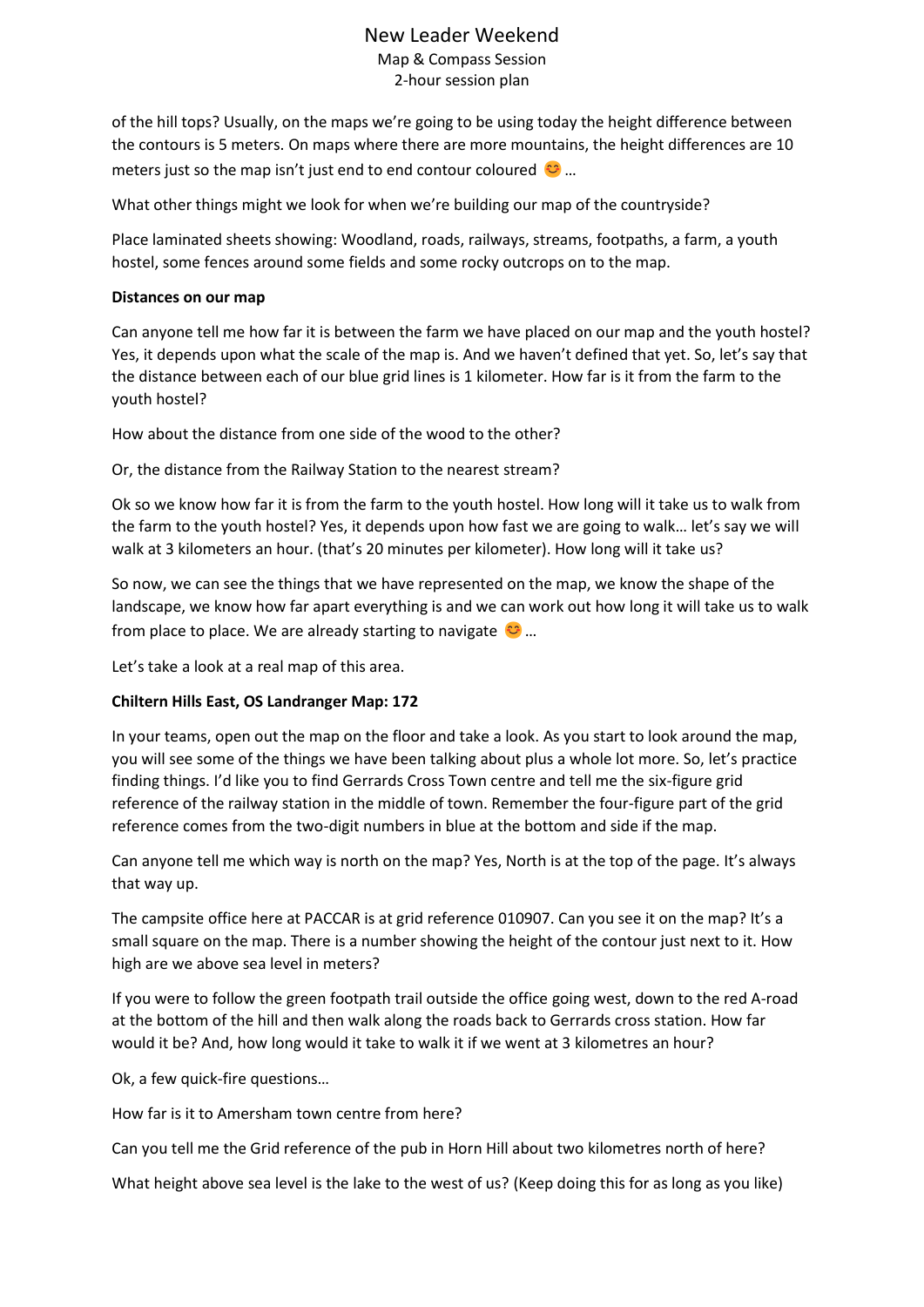#### **If time allows in the Map Session…**

Talk about the Information about the map symbols shown at the bottom of the map.

Talk about the scale 1:25,000 – that's 25,000 cm for every centimetre on the map. Which handily means that a grid square is 1km x 1km and so 1 centimetre represents 250 meters.

Talk about the blue numbers at the bottom and the side only ever going up to 99 before starting again at 00. Why is this?

Part of the answer is so that we can still use 6 figure grid references regardless of which map we're on. But what if we go past 99 twice when we're following a route? Good question <del>∷</del> …

The real answer is that the country is divided in to larger squares that are 100km x 100 km (so that means 00 to 99 in each direction for every larger square. We know which square we're in because at the bottom left of the map there are a set of blue letters. On this one, they are the letters  $\mathbb{SU}_{\bullet}$ . At the point where the grid reference moves from 99 back to 00, the next large square letters are printed (on this map it is from  $SU$  to  $TO$ ). So, in reality, the correct grid reference for PACCAR Office is

The first letter of the British National Grid squares is derived from a larger set of 25 squares of size 500 km by 500 km, labelled A to Z, omitting one letter (I) (refer diagram ➔), previously used as a military grid.<sup>[\[3\]](https://en.wikipedia.org/wiki/Ordnance_Survey_National_Grid#cite_note-3)</sup> Four of these largest squares contain significant land area within Great Britain: S, T, N and H. The O square contains a tiny area of [North](https://en.wikipedia.org/wiki/North_Yorkshire)  [Yorkshire,](https://en.wikipedia.org/wiki/North_Yorkshire) [Beast Cliff](https://en.wikipedia.org/wiki/Beast_Cliff) at OV [0000,](https://geohack.toolforge.org/geohack.php?pagename=Ordnance_Survey_National_Grid¶ms=54.385678764135_N_0.46166034386492_W_region:GB) almost all of which lies below mean high tide.<sup>[\[4\]](https://en.wikipedia.org/wiki/Ordnance_Survey_National_Grid#cite_note-4)</sup> For the second letter, each 500 km square is subdivided into 25 squares of size



100 km by 100 km, each with a letter code from A to Z (again omitting I) starting with A in the north-west corner to Z in the south-east corner. These squares are outlined in light grey on the "100km squares" map, with those containing land showing a letter pair.

TQ010907. The full technical answer is in the box at the side of this page.

Ask the teams to work out which footpaths and roads they might take to walk from Hedgerley at 969875 back to PACCAR. Ask them to write the grid reference at every point they change direction or change from one road/footpath to another. How long would it take?

Talk about how the north of the lines on the map grid are heading to a place called "Grid North". That isn't exactly the spot where the compass will point but for what we're doing today, it is as good as the same for the time being. The place that the Compass points to is called "Magnetic North" and right now, it's only a fraction different to Grid North but over time it does move about a bit  $\bigcirc$  ... Just to add to the excitement, neither of these is aligned with the real north of planet Earth which, of course, we call "True North" …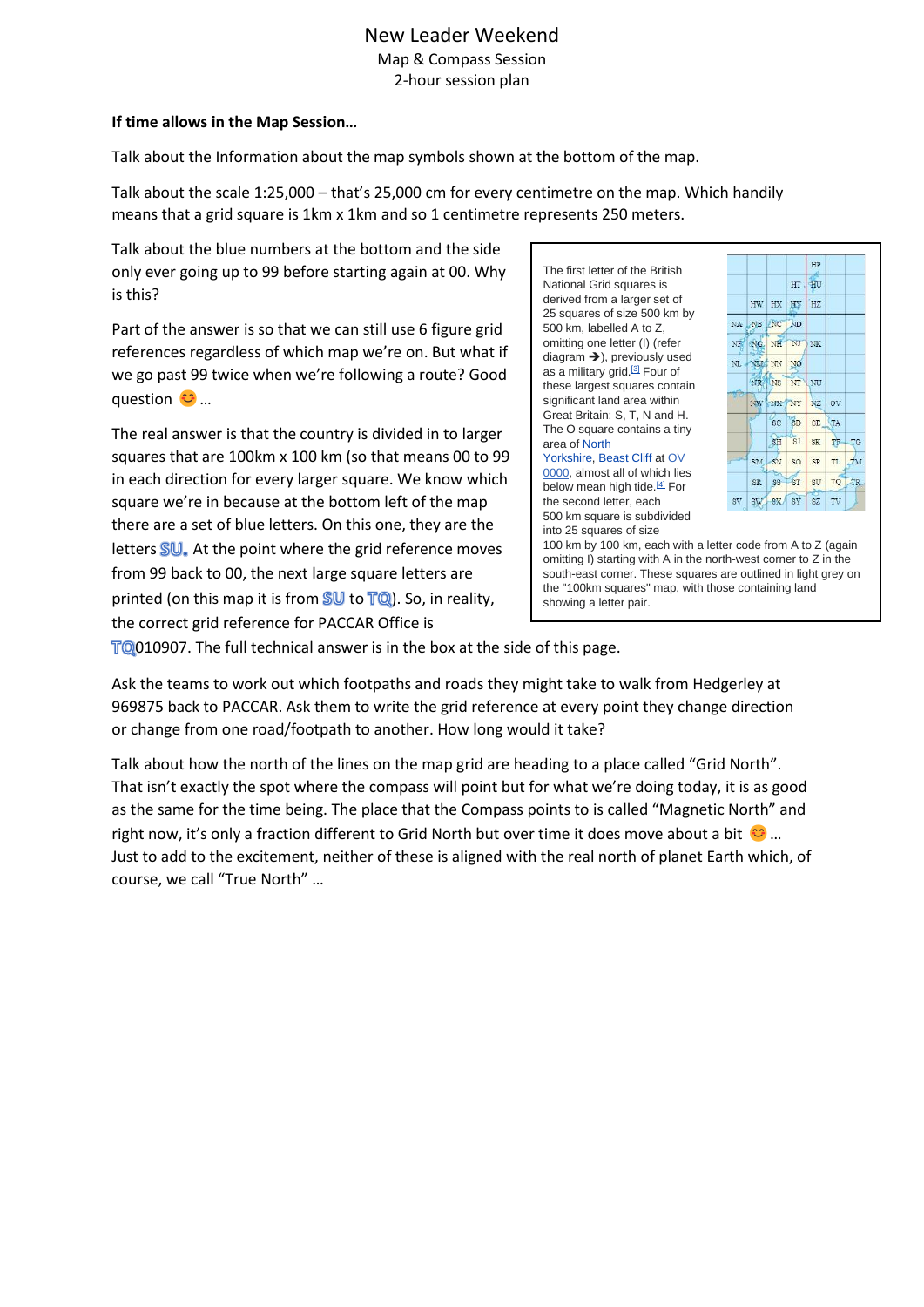# New Leader Weekend

Map & Compass Session 2-hour session plan

### **Part 3 – Using a Map and a Compass together**

Ok, so we have practiced using our compass and we've built and done some work with a map. This is where we bring the two together. In this session, we're going to be using a map of the site here at PACCAR which looks a bit different to the OS map we looked at earlier but the principles are the same. The PACCAR map doesn't have grid squares on it but it does have lines pointing to magnetic north, which is where the compass points to.



The map was drawn a while ago so there are a few things that have changed since then. Most of the features we're going to use today are still there though. We're going to work in either the Main Field or on Franks Field. So, let's take a closer look at that area.

You can see things like, the main office, the flag circle, the Archery Range, the big tree (green star) in the middle of the main field, the fence around the Pedal Kart track, Rowallan building and more.

What I'd like us to do is go and stand next to something so that you know exactly where you are on the map. Let's say we go stand at the top right corner of the fencing around the Rowallan Building (marked with an "A" and a blue arrow on the map here).

While you are standing there, take a look at the flag circle, and using your compass, work out what the bearing of the flag circle is. (People should get around 314°)

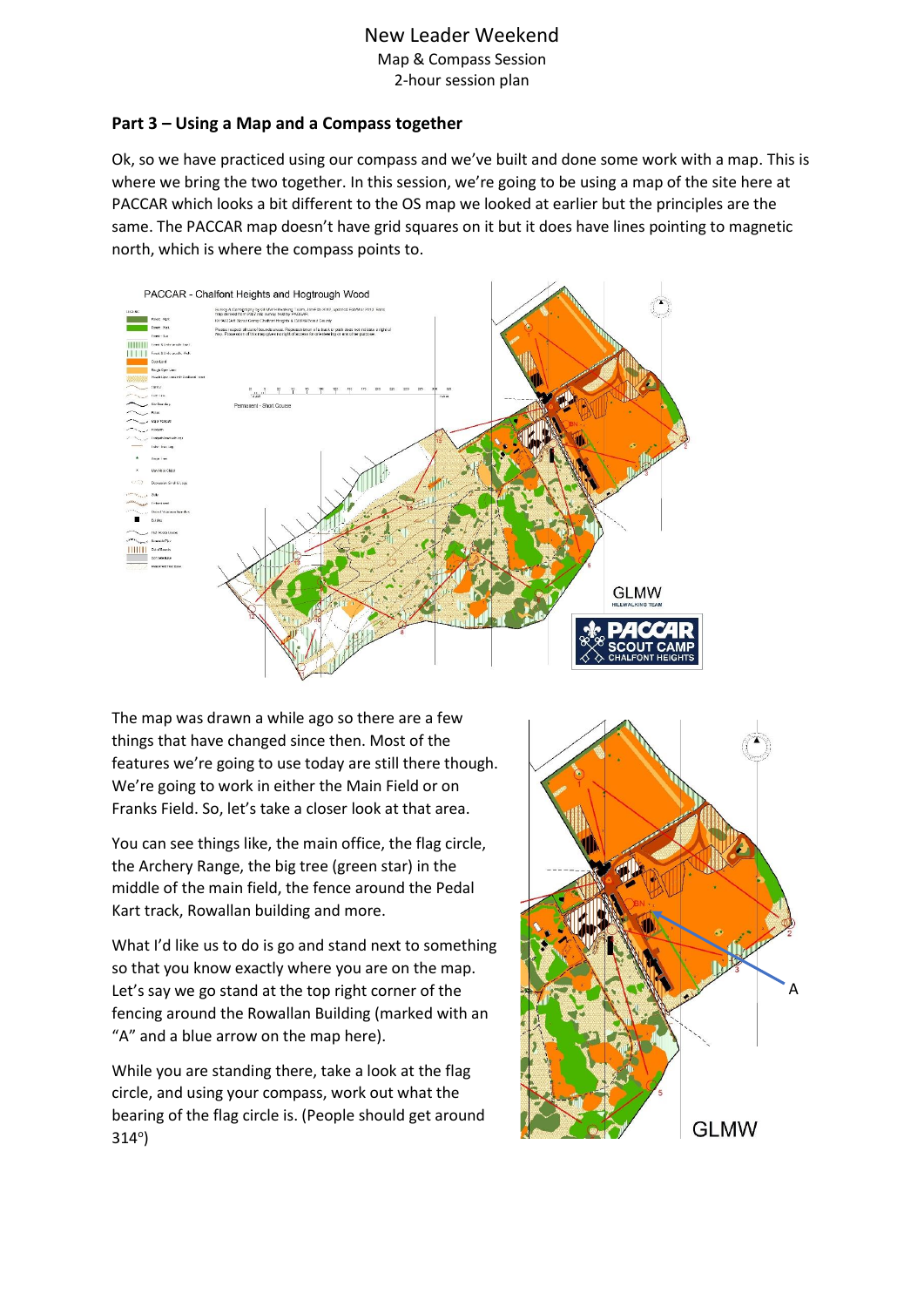Now, without adjusting anything on your compass, I'd like you to put the base plate of the compass on to the map with the edge of the plate running through the place you are standing and the middle of the flag circle. You should find that the lines and arrow marked inside the dial line up with the magnetic north lines of the map.

Ok, try that again with a different thing that you can see. The tree in the middle of the field or the corner of the Go kart Track.

So, we can check that we know where we are by taking a bearing of something and seeing if it lines up with the place we're standing.

We can also do this in the other direction to work what the bearing of something is from where we are standing by using the map. If you put the compass on the map with the edge of the compass running through the place you know we are standing and also through the object you want to work out the bearing for.





Let's say we're going to work out what the bearing of the tree in the middle of the field is. With the edge lined up with where you are and the tree, turn the dial until the lines and arrow in the dial are in line with the magnetic north lines on the map.

Now, without adjusting the dial or base plate lift the compass off the map and hold it in front of your tummy. Turn your body using your feet until the compass needle lines up with the arrow drawn inside the dial. When you have done that, you should be facing the tree on the field.

So, we can work out what the bearing of any object is from where we are standing or we can check that bearing is what we expect it to be.

Now we can use that same skill, to work out exactly where we are on the map. So let's walk out in to the field and do that.

Now that were standing in the middle of the

field we can pick two points, let's say that we choose the Tree in the middle of the field that is marked on the map and the north corner of the Toilet block. For each of these in turn, work out with